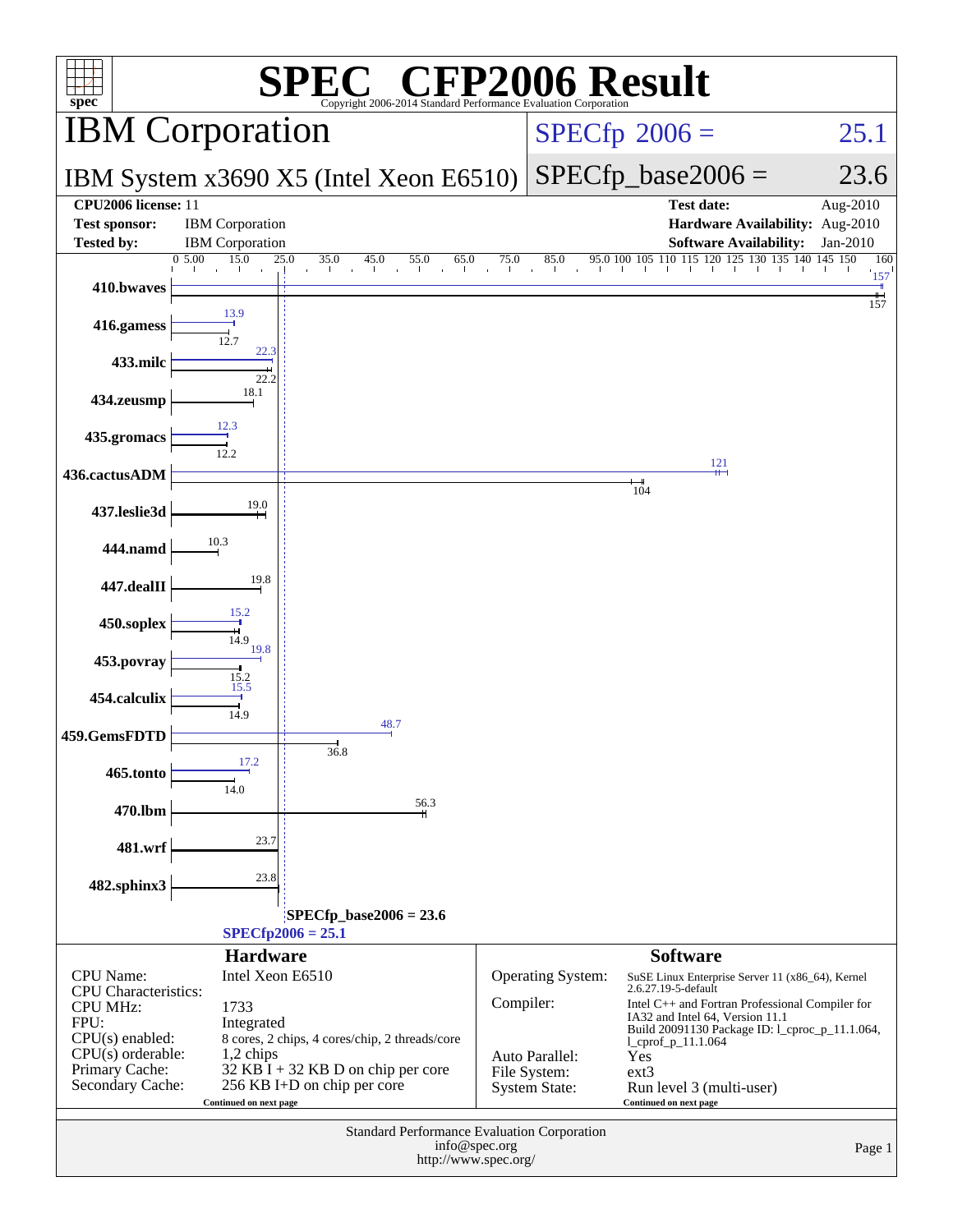| $spec^*$                                                                   |                |                                                  |                                                                                                        |       |                      |       | <b>SPEC CFP2006 Result</b><br>Copyright 2006-2014 Standard Performance Evaluation Corporation |                |                               |                               |                                 |                        |
|----------------------------------------------------------------------------|----------------|--------------------------------------------------|--------------------------------------------------------------------------------------------------------|-------|----------------------|-------|-----------------------------------------------------------------------------------------------|----------------|-------------------------------|-------------------------------|---------------------------------|------------------------|
| <b>IBM</b> Corporation                                                     |                |                                                  |                                                                                                        |       |                      |       |                                                                                               | $SPECfp2006 =$ |                               |                               |                                 | 25.1                   |
| IBM System x3690 X5 (Intel Xeon E6510)                                     |                |                                                  |                                                                                                        |       |                      |       |                                                                                               |                | $SPECfp\_base2006 =$          |                               |                                 | 23.6                   |
| <b>CPU2006</b> license: 11<br><b>Test sponsor:</b><br><b>Tested by:</b>    |                | <b>IBM</b> Corporation<br><b>IBM</b> Corporation |                                                                                                        |       |                      |       |                                                                                               |                | <b>Test date:</b>             | <b>Software Availability:</b> | Hardware Availability: Aug-2010 | Aug-2010<br>$Jan-2010$ |
| L3 Cache:<br>Other Cache:<br>Memory:<br>Disk Subsystem:<br>Other Hardware: |                | None<br>running at 800 MHz)<br>None              | 12 MB I+D on chip per chip<br>128 GB (32 x 4 GB PC3-8500R CL7, Quad Rank,<br>1 x 146 GB SAS, 15000 RPM |       |                      |       | <b>Base Pointers:</b><br>Peak Pointers:<br>Other Software:                                    | 64-bit<br>None | 32/64-bit                     |                               |                                 |                        |
|                                                                            |                |                                                  |                                                                                                        |       | <b>Results Table</b> |       |                                                                                               |                |                               |                               |                                 |                        |
| <b>Benchmark</b>                                                           | <b>Seconds</b> | Ratio                                            | <b>Base</b><br><b>Seconds</b>                                                                          | Ratio | <b>Seconds</b>       | Ratio | <b>Seconds</b>                                                                                | <b>Ratio</b>   | <b>Peak</b><br><b>Seconds</b> | <b>Ratio</b>                  | <b>Seconds</b>                  | <b>Ratio</b>           |
| 410.bwayes                                                                 | 86.7           | 157                                              | 86.9                                                                                                   | 156   | 85.9                 | 158   | 86.1                                                                                          | 158            | 86.3                          | 157                           | 86.3                            | 157                    |
| 416.gamess                                                                 | 1549           | 12.6                                             | 1546                                                                                                   | 12.7  | 1545                 | 12.7  | 1412                                                                                          | 13.9           | 1410                          | 13.9                          | 1417                            | 13.8                   |
| 433.milc                                                                   | 413            | 22.2                                             | 413                                                                                                    | 22,2  | 434                  | 21.2  | 411                                                                                           | 22.4           | 411                           | 22.3                          | 413                             | 22.2                   |
| 434.zeusmp                                                                 | 503            | 18.1                                             | 503                                                                                                    | 18.1  | 502                  | 18.1  | 503                                                                                           | 18.1           | 503                           | <b>18.1</b>                   | 502                             | 18.1                   |
| 435.gromacs                                                                | 586            | 12.2                                             | 586                                                                                                    | 12.2  | 585                  | 12.2  | 582                                                                                           | 12.3           | 576                           | 12.4                          | 579                             | 12.3                   |
| 436.cactusADM                                                              | 115            | 104                                              | 117                                                                                                    | 102   | 114                  | 105   | 98.4                                                                                          | 121            | 96.9                          | 123                           | 99.0                            | 121                    |
| 437.leslie3d                                                               | 494            | <b>19.0</b>                                      | 452                                                                                                    | 20.8  | 495                  | 19.0  | 494                                                                                           | <b>19.0</b>    | 452                           | 20.8                          | 495                             | 19.0                   |
| 444.namd                                                                   | 779            | 10.3                                             | 781                                                                                                    | 10.3  | 779                  | 10.3  | 779                                                                                           | 10.3           | 781                           | 10.3                          | 779                             | 10.3                   |
| 447.dealII                                                                 | 579            | 19.8                                             | 579                                                                                                    | 19.8  | 579                  | 19.8  | 579                                                                                           | <b>19.8</b>    | 579                           | 19.8                          | 579                             | 19.8                   |
| 450.soplex                                                                 | 559            | 14.9                                             | 597                                                                                                    | 14.0  | 554                  | 15.1  | 545                                                                                           | 15.3           | 553                           | 15.1                          | 550                             | 15.2                   |
| 453.povray                                                                 | 345            | 15.4                                             | 352                                                                                                    | 15.1  | 350                  | 15.2  | 268                                                                                           | 19.8           | 269                           | 19.8                          | 270                             | 19.7                   |
| 454.calculix                                                               | 551            | 15.0                                             | 552                                                                                                    | 14.9  | 556                  | 14.8  | 533                                                                                           | 15.5           | 532                           | 15.5                          | 534                             | 15.5                   |
| 459.GemsFDTD                                                               | 288            | 36.8                                             | 288                                                                                                    | 36.8  | 289                  | 36.8  | 218                                                                                           | 48.7           | 218                           | 48.7                          | 218                             | 48.7                   |
| 465.tonto                                                                  | 707            | 13.9                                             | 704                                                                                                    | 14.0  | 705                  | 14.0  | 572                                                                                           | 17.2           | 570                           | 17.2                          | 574                             | 17.1                   |
| 470.1bm                                                                    | 247            | 55.7                                             | 244                                                                                                    | 56.3  | 243                  | 56.4  | 247                                                                                           | 55.7           | 244                           | 56.3                          | 243                             | 56.4                   |
| 481.wrf                                                                    | 473            | 23.6                                             | 472                                                                                                    | 23.7  | 472                  | 23.7  | 473                                                                                           | 23.6           | 472                           | 23.7                          | 472                             | 23.7                   |
| 482.sphinx3                                                                | 820            | 23.8                                             | 822                                                                                                    | 23.7  | 820                  | 23.8  | 820                                                                                           | 23.8           | 822                           | 23.7                          | 820                             | 23.8                   |

Results appear in the [order in which they were run.](http://www.spec.org/auto/cpu2006/Docs/result-fields.html#RunOrder) Bold underlined text [indicates a median measurement.](http://www.spec.org/auto/cpu2006/Docs/result-fields.html#Median)

#### **[Operating System Notes](http://www.spec.org/auto/cpu2006/Docs/result-fields.html#OperatingSystemNotes)**

echo 1 > /proc/sys/vm/zone\_reclaim\_mode

#### **[General Notes](http://www.spec.org/auto/cpu2006/Docs/result-fields.html#GeneralNotes)**

 'ulimit -s unlimited' was used to set the stack size to unlimited prior to run Binaries were compiled on SLES 10 with Binutils 2.18.50.0.7.20080502 OMP\_NUM\_THREADS set to number of cores KMP\_AFFINITY set to granularity=fine,scatter KMP\_STACKSIZE set to 200M

> Standard Performance Evaluation Corporation [info@spec.org](mailto:info@spec.org) <http://www.spec.org/>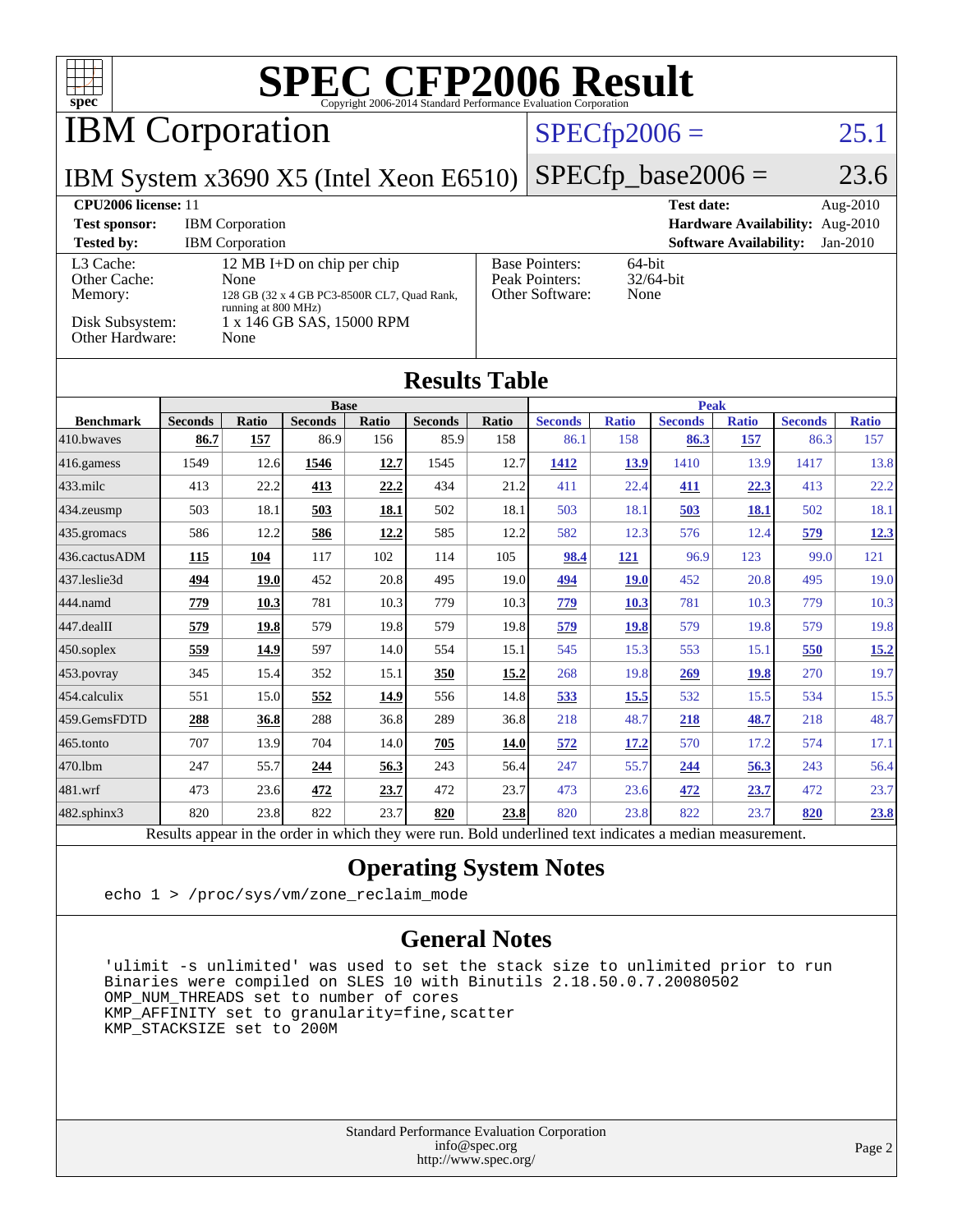

# **[SPEC CFP2006 Result](http://www.spec.org/auto/cpu2006/Docs/result-fields.html#SPECCFP2006Result)**

# IBM Corporation

 $SPECTp2006 = 25.1$ 

IBM System x3690 X5 (Intel Xeon E6510)  $SPECTp\_base2006 = 23.6$ 

**[Test sponsor:](http://www.spec.org/auto/cpu2006/Docs/result-fields.html#Testsponsor)** IBM Corporation **[Hardware Availability:](http://www.spec.org/auto/cpu2006/Docs/result-fields.html#HardwareAvailability)** Aug-2010

**[CPU2006 license:](http://www.spec.org/auto/cpu2006/Docs/result-fields.html#CPU2006license)** 11 **[Test date:](http://www.spec.org/auto/cpu2006/Docs/result-fields.html#Testdate)** Aug-2010 **[Tested by:](http://www.spec.org/auto/cpu2006/Docs/result-fields.html#Testedby)** IBM Corporation **[Software Availability:](http://www.spec.org/auto/cpu2006/Docs/result-fields.html#SoftwareAvailability)** Jan-2010

## **[Base Compiler Invocation](http://www.spec.org/auto/cpu2006/Docs/result-fields.html#BaseCompilerInvocation)**

[C benchmarks](http://www.spec.org/auto/cpu2006/Docs/result-fields.html#Cbenchmarks): icc  $-m64$ 

[C++ benchmarks:](http://www.spec.org/auto/cpu2006/Docs/result-fields.html#CXXbenchmarks) [icpc -m64](http://www.spec.org/cpu2006/results/res2010q3/cpu2006-20100817-12989.flags.html#user_CXXbase_intel_icpc_64bit_bedb90c1146cab66620883ef4f41a67e)

[Fortran benchmarks](http://www.spec.org/auto/cpu2006/Docs/result-fields.html#Fortranbenchmarks): [ifort -m64](http://www.spec.org/cpu2006/results/res2010q3/cpu2006-20100817-12989.flags.html#user_FCbase_intel_ifort_64bit_ee9d0fb25645d0210d97eb0527dcc06e)

[Benchmarks using both Fortran and C](http://www.spec.org/auto/cpu2006/Docs/result-fields.html#BenchmarksusingbothFortranandC): [icc -m64](http://www.spec.org/cpu2006/results/res2010q3/cpu2006-20100817-12989.flags.html#user_CC_FCbase_intel_icc_64bit_0b7121f5ab7cfabee23d88897260401c) [ifort -m64](http://www.spec.org/cpu2006/results/res2010q3/cpu2006-20100817-12989.flags.html#user_CC_FCbase_intel_ifort_64bit_ee9d0fb25645d0210d97eb0527dcc06e)

### **[Base Portability Flags](http://www.spec.org/auto/cpu2006/Docs/result-fields.html#BasePortabilityFlags)**

| 410.bwaves: -DSPEC CPU LP64                 |                                                                |
|---------------------------------------------|----------------------------------------------------------------|
| 416.gamess: - DSPEC_CPU_LP64                |                                                                |
| 433.milc: -DSPEC CPU LP64                   |                                                                |
| 434.zeusmp: -DSPEC_CPU_LP64                 |                                                                |
| 435.gromacs: -DSPEC_CPU_LP64 -nofor_main    |                                                                |
| 436.cactusADM: -DSPEC CPU LP64 -nofor main  |                                                                |
| 437.leslie3d: -DSPEC CPU LP64               |                                                                |
| 444.namd: -DSPEC CPU LP64                   |                                                                |
| 447.dealII: -DSPEC CPU LP64                 |                                                                |
| 450.soplex: -DSPEC_CPU_LP64                 |                                                                |
| 453.povray: -DSPEC_CPU_LP64                 |                                                                |
| 454.calculix: - DSPEC CPU LP64 - nofor main |                                                                |
| 459.GemsFDTD: -DSPEC CPU LP64               |                                                                |
| 465.tonto: - DSPEC CPU LP64                 |                                                                |
| 470.1bm: - DSPEC CPU LP64                   |                                                                |
|                                             | 481.wrf: -DSPEC_CPU_LP64 -DSPEC_CPU_CASE_FLAG -DSPEC_CPU_LINUX |
| 482.sphinx3: -DSPEC_CPU_LP64                |                                                                |
|                                             |                                                                |

### **[Base Optimization Flags](http://www.spec.org/auto/cpu2006/Docs/result-fields.html#BaseOptimizationFlags)**

[C benchmarks](http://www.spec.org/auto/cpu2006/Docs/result-fields.html#Cbenchmarks): [-xSSE4.2](http://www.spec.org/cpu2006/results/res2010q3/cpu2006-20100817-12989.flags.html#user_CCbase_f-xSSE42_f91528193cf0b216347adb8b939d4107) [-ipo](http://www.spec.org/cpu2006/results/res2010q3/cpu2006-20100817-12989.flags.html#user_CCbase_f-ipo) [-O3](http://www.spec.org/cpu2006/results/res2010q3/cpu2006-20100817-12989.flags.html#user_CCbase_f-O3) [-no-prec-div](http://www.spec.org/cpu2006/results/res2010q3/cpu2006-20100817-12989.flags.html#user_CCbase_f-no-prec-div) [-static](http://www.spec.org/cpu2006/results/res2010q3/cpu2006-20100817-12989.flags.html#user_CCbase_f-static) [-parallel](http://www.spec.org/cpu2006/results/res2010q3/cpu2006-20100817-12989.flags.html#user_CCbase_f-parallel) [-opt-prefetch](http://www.spec.org/cpu2006/results/res2010q3/cpu2006-20100817-12989.flags.html#user_CCbase_f-opt-prefetch) [C++ benchmarks:](http://www.spec.org/auto/cpu2006/Docs/result-fields.html#CXXbenchmarks) [-xSSE4.2](http://www.spec.org/cpu2006/results/res2010q3/cpu2006-20100817-12989.flags.html#user_CXXbase_f-xSSE42_f91528193cf0b216347adb8b939d4107) [-ipo](http://www.spec.org/cpu2006/results/res2010q3/cpu2006-20100817-12989.flags.html#user_CXXbase_f-ipo) [-O3](http://www.spec.org/cpu2006/results/res2010q3/cpu2006-20100817-12989.flags.html#user_CXXbase_f-O3) [-no-prec-div](http://www.spec.org/cpu2006/results/res2010q3/cpu2006-20100817-12989.flags.html#user_CXXbase_f-no-prec-div) [-static](http://www.spec.org/cpu2006/results/res2010q3/cpu2006-20100817-12989.flags.html#user_CXXbase_f-static) [-parallel](http://www.spec.org/cpu2006/results/res2010q3/cpu2006-20100817-12989.flags.html#user_CXXbase_f-parallel) [-opt-prefetch](http://www.spec.org/cpu2006/results/res2010q3/cpu2006-20100817-12989.flags.html#user_CXXbase_f-opt-prefetch) [Fortran benchmarks](http://www.spec.org/auto/cpu2006/Docs/result-fields.html#Fortranbenchmarks): [-xSSE4.2](http://www.spec.org/cpu2006/results/res2010q3/cpu2006-20100817-12989.flags.html#user_FCbase_f-xSSE42_f91528193cf0b216347adb8b939d4107) [-ipo](http://www.spec.org/cpu2006/results/res2010q3/cpu2006-20100817-12989.flags.html#user_FCbase_f-ipo) [-O3](http://www.spec.org/cpu2006/results/res2010q3/cpu2006-20100817-12989.flags.html#user_FCbase_f-O3) [-no-prec-div](http://www.spec.org/cpu2006/results/res2010q3/cpu2006-20100817-12989.flags.html#user_FCbase_f-no-prec-div) [-static](http://www.spec.org/cpu2006/results/res2010q3/cpu2006-20100817-12989.flags.html#user_FCbase_f-static) [-parallel](http://www.spec.org/cpu2006/results/res2010q3/cpu2006-20100817-12989.flags.html#user_FCbase_f-parallel) [-opt-prefetch](http://www.spec.org/cpu2006/results/res2010q3/cpu2006-20100817-12989.flags.html#user_FCbase_f-opt-prefetch) [Benchmarks using both Fortran and C](http://www.spec.org/auto/cpu2006/Docs/result-fields.html#BenchmarksusingbothFortranandC): [-xSSE4.2](http://www.spec.org/cpu2006/results/res2010q3/cpu2006-20100817-12989.flags.html#user_CC_FCbase_f-xSSE42_f91528193cf0b216347adb8b939d4107) [-ipo](http://www.spec.org/cpu2006/results/res2010q3/cpu2006-20100817-12989.flags.html#user_CC_FCbase_f-ipo) [-O3](http://www.spec.org/cpu2006/results/res2010q3/cpu2006-20100817-12989.flags.html#user_CC_FCbase_f-O3) [-no-prec-div](http://www.spec.org/cpu2006/results/res2010q3/cpu2006-20100817-12989.flags.html#user_CC_FCbase_f-no-prec-div) [-static](http://www.spec.org/cpu2006/results/res2010q3/cpu2006-20100817-12989.flags.html#user_CC_FCbase_f-static) [-parallel](http://www.spec.org/cpu2006/results/res2010q3/cpu2006-20100817-12989.flags.html#user_CC_FCbase_f-parallel) [-opt-prefetch](http://www.spec.org/cpu2006/results/res2010q3/cpu2006-20100817-12989.flags.html#user_CC_FCbase_f-opt-prefetch)

> Standard Performance Evaluation Corporation [info@spec.org](mailto:info@spec.org) <http://www.spec.org/>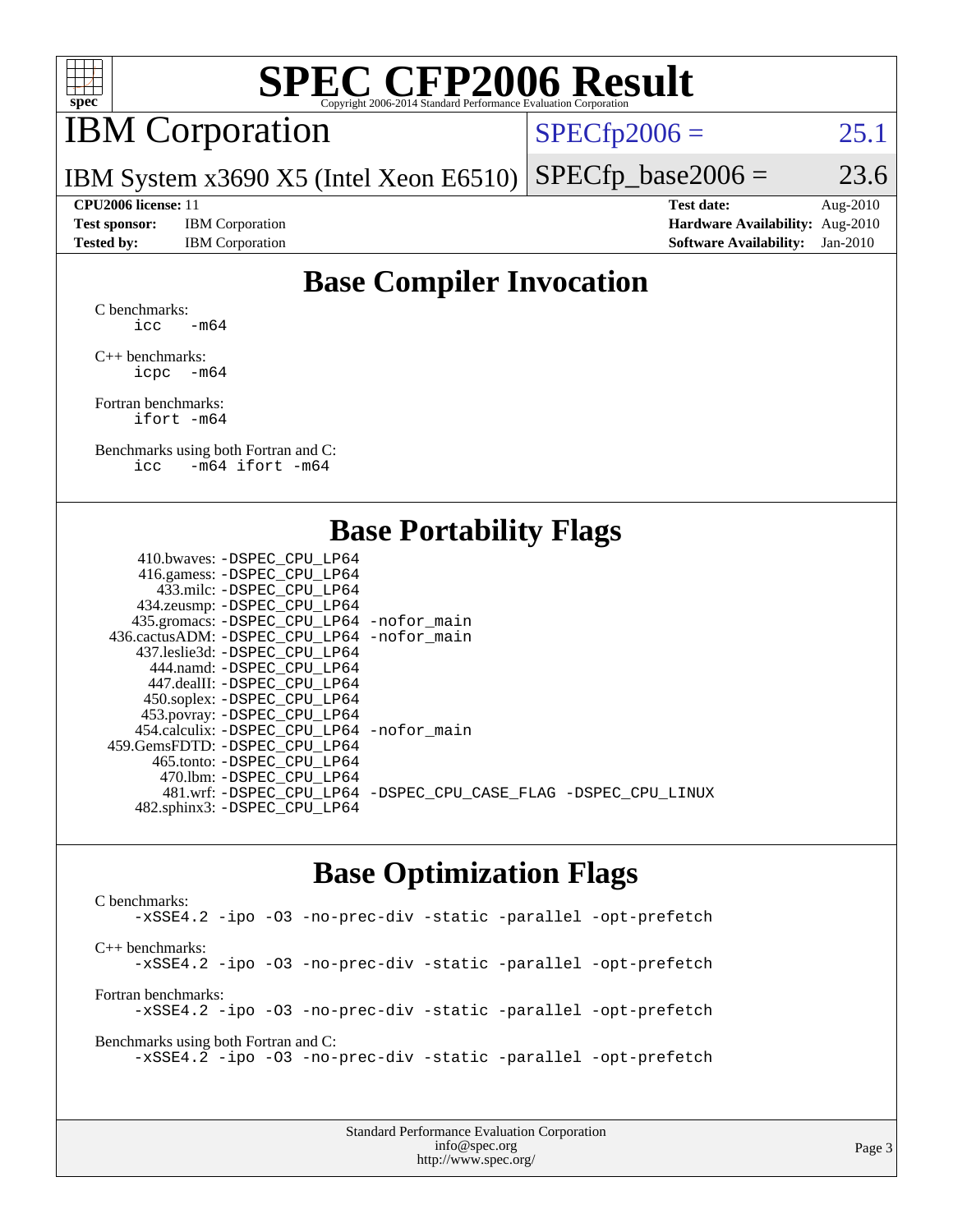

# **[SPEC CFP2006 Result](http://www.spec.org/auto/cpu2006/Docs/result-fields.html#SPECCFP2006Result)**

# IBM Corporation

 $SPECfp2006 = 25.1$  $SPECfp2006 = 25.1$ 

IBM System x3690 X5 (Intel Xeon E6510)  $SPECTp\_base2006 = 23.6$ 

**[Test sponsor:](http://www.spec.org/auto/cpu2006/Docs/result-fields.html#Testsponsor)** IBM Corporation **[Hardware Availability:](http://www.spec.org/auto/cpu2006/Docs/result-fields.html#HardwareAvailability)** Aug-2010

**[CPU2006 license:](http://www.spec.org/auto/cpu2006/Docs/result-fields.html#CPU2006license)** 11 **[Test date:](http://www.spec.org/auto/cpu2006/Docs/result-fields.html#Testdate)** Aug-2010 **[Tested by:](http://www.spec.org/auto/cpu2006/Docs/result-fields.html#Testedby)** IBM Corporation **[Software Availability:](http://www.spec.org/auto/cpu2006/Docs/result-fields.html#SoftwareAvailability)** Jan-2010

## **[Peak Compiler Invocation](http://www.spec.org/auto/cpu2006/Docs/result-fields.html#PeakCompilerInvocation)**

[C benchmarks](http://www.spec.org/auto/cpu2006/Docs/result-fields.html#Cbenchmarks):  $\text{icc}$   $-\text{m64}$ 

[C++ benchmarks:](http://www.spec.org/auto/cpu2006/Docs/result-fields.html#CXXbenchmarks) [icpc -m64](http://www.spec.org/cpu2006/results/res2010q3/cpu2006-20100817-12989.flags.html#user_CXXpeak_intel_icpc_64bit_bedb90c1146cab66620883ef4f41a67e)

[Fortran benchmarks](http://www.spec.org/auto/cpu2006/Docs/result-fields.html#Fortranbenchmarks): [ifort -m64](http://www.spec.org/cpu2006/results/res2010q3/cpu2006-20100817-12989.flags.html#user_FCpeak_intel_ifort_64bit_ee9d0fb25645d0210d97eb0527dcc06e)

[Benchmarks using both Fortran and C](http://www.spec.org/auto/cpu2006/Docs/result-fields.html#BenchmarksusingbothFortranandC): [icc -m64](http://www.spec.org/cpu2006/results/res2010q3/cpu2006-20100817-12989.flags.html#user_CC_FCpeak_intel_icc_64bit_0b7121f5ab7cfabee23d88897260401c) [ifort -m64](http://www.spec.org/cpu2006/results/res2010q3/cpu2006-20100817-12989.flags.html#user_CC_FCpeak_intel_ifort_64bit_ee9d0fb25645d0210d97eb0527dcc06e)

### **[Peak Portability Flags](http://www.spec.org/auto/cpu2006/Docs/result-fields.html#PeakPortabilityFlags)**

Same as Base Portability Flags

## **[Peak Optimization Flags](http://www.spec.org/auto/cpu2006/Docs/result-fields.html#PeakOptimizationFlags)**

[C benchmarks](http://www.spec.org/auto/cpu2006/Docs/result-fields.html#Cbenchmarks):

 433.milc: [-xSSE4.2](http://www.spec.org/cpu2006/results/res2010q3/cpu2006-20100817-12989.flags.html#user_peakPASS2_CFLAGSPASS2_LDFLAGS433_milc_f-xSSE42_f91528193cf0b216347adb8b939d4107)(pass 2) [-prof-gen](http://www.spec.org/cpu2006/results/res2010q3/cpu2006-20100817-12989.flags.html#user_peakPASS1_CFLAGSPASS1_LDFLAGS433_milc_prof_gen_e43856698f6ca7b7e442dfd80e94a8fc)(pass 1) [-ipo](http://www.spec.org/cpu2006/results/res2010q3/cpu2006-20100817-12989.flags.html#user_peakPASS2_CFLAGSPASS2_LDFLAGS433_milc_f-ipo)(pass 2) [-O3](http://www.spec.org/cpu2006/results/res2010q3/cpu2006-20100817-12989.flags.html#user_peakPASS2_CFLAGSPASS2_LDFLAGS433_milc_f-O3)(pass 2) [-no-prec-div](http://www.spec.org/cpu2006/results/res2010q3/cpu2006-20100817-12989.flags.html#user_peakPASS2_CFLAGSPASS2_LDFLAGS433_milc_f-no-prec-div)(pass 2) [-static](http://www.spec.org/cpu2006/results/res2010q3/cpu2006-20100817-12989.flags.html#user_peakPASS2_CFLAGSPASS2_LDFLAGS433_milc_f-static)(pass 2) [-prof-use](http://www.spec.org/cpu2006/results/res2010q3/cpu2006-20100817-12989.flags.html#user_peakPASS2_CFLAGSPASS2_LDFLAGS433_milc_prof_use_bccf7792157ff70d64e32fe3e1250b55)(pass 2) [-ansi-alias](http://www.spec.org/cpu2006/results/res2010q3/cpu2006-20100817-12989.flags.html#user_peakOPTIMIZE433_milc_f-ansi-alias)  $470.$ lbm: basepeak = yes  $482$ .sphinx3: basepeak = yes [C++ benchmarks:](http://www.spec.org/auto/cpu2006/Docs/result-fields.html#CXXbenchmarks) 444.namd: basepeak = yes  $447$ .dealII: basepeak = yes 450.soplex: [-xSSE4.2](http://www.spec.org/cpu2006/results/res2010q3/cpu2006-20100817-12989.flags.html#user_peakPASS2_CXXFLAGSPASS2_LDFLAGS450_soplex_f-xSSE42_f91528193cf0b216347adb8b939d4107)(pass 2) [-prof-gen](http://www.spec.org/cpu2006/results/res2010q3/cpu2006-20100817-12989.flags.html#user_peakPASS1_CXXFLAGSPASS1_LDFLAGS450_soplex_prof_gen_e43856698f6ca7b7e442dfd80e94a8fc)(pass 1) [-ipo](http://www.spec.org/cpu2006/results/res2010q3/cpu2006-20100817-12989.flags.html#user_peakPASS2_CXXFLAGSPASS2_LDFLAGS450_soplex_f-ipo)(pass 2) [-O3](http://www.spec.org/cpu2006/results/res2010q3/cpu2006-20100817-12989.flags.html#user_peakPASS2_CXXFLAGSPASS2_LDFLAGS450_soplex_f-O3)(pass 2) [-no-prec-div](http://www.spec.org/cpu2006/results/res2010q3/cpu2006-20100817-12989.flags.html#user_peakPASS2_CXXFLAGSPASS2_LDFLAGS450_soplex_f-no-prec-div)(pass 2) [-static](http://www.spec.org/cpu2006/results/res2010q3/cpu2006-20100817-12989.flags.html#user_peakPASS2_CXXFLAGSPASS2_LDFLAGS450_soplex_f-static)(pass 2) [-prof-use](http://www.spec.org/cpu2006/results/res2010q3/cpu2006-20100817-12989.flags.html#user_peakPASS2_CXXFLAGSPASS2_LDFLAGS450_soplex_prof_use_bccf7792157ff70d64e32fe3e1250b55)(pass 2) [-opt-malloc-options=3](http://www.spec.org/cpu2006/results/res2010q3/cpu2006-20100817-12989.flags.html#user_peakOPTIMIZE450_soplex_f-opt-malloc-options_13ab9b803cf986b4ee62f0a5998c2238) [-auto-ilp32](http://www.spec.org/cpu2006/results/res2010q3/cpu2006-20100817-12989.flags.html#user_peakCXXOPTIMIZE450_soplex_f-auto-ilp32) 453.povray:  $-xSSE4$ . 2(pass 2)  $-prof-gen(pass 1) -ipo(pass 2) -O3(pass 2)$  $-prof-gen(pass 1) -ipo(pass 2) -O3(pass 2)$  $-prof-gen(pass 1) -ipo(pass 2) -O3(pass 2)$  $-prof-gen(pass 1) -ipo(pass 2) -O3(pass 2)$  $-prof-gen(pass 1) -ipo(pass 2) -O3(pass 2)$  $-prof-gen(pass 1) -ipo(pass 2) -O3(pass 2)$ [-no-prec-div](http://www.spec.org/cpu2006/results/res2010q3/cpu2006-20100817-12989.flags.html#user_peakPASS2_CXXFLAGSPASS2_LDFLAGS453_povray_f-no-prec-div)(pass 2) [-static](http://www.spec.org/cpu2006/results/res2010q3/cpu2006-20100817-12989.flags.html#user_peakPASS2_CXXFLAGSPASS2_LDFLAGS453_povray_f-static)(pass 2) [-prof-use](http://www.spec.org/cpu2006/results/res2010q3/cpu2006-20100817-12989.flags.html#user_peakPASS2_CXXFLAGSPASS2_LDFLAGS453_povray_prof_use_bccf7792157ff70d64e32fe3e1250b55)(pass 2) [-unroll4](http://www.spec.org/cpu2006/results/res2010q3/cpu2006-20100817-12989.flags.html#user_peakCXXOPTIMIZE453_povray_f-unroll_4e5e4ed65b7fd20bdcd365bec371b81f) [-ansi-alias](http://www.spec.org/cpu2006/results/res2010q3/cpu2006-20100817-12989.flags.html#user_peakCXXOPTIMIZE453_povray_f-ansi-alias) [Fortran benchmarks](http://www.spec.org/auto/cpu2006/Docs/result-fields.html#Fortranbenchmarks):

 410.bwaves: [-xSSE4.2](http://www.spec.org/cpu2006/results/res2010q3/cpu2006-20100817-12989.flags.html#user_peakOPTIMIZE410_bwaves_f-xSSE42_f91528193cf0b216347adb8b939d4107) [-ipo](http://www.spec.org/cpu2006/results/res2010q3/cpu2006-20100817-12989.flags.html#user_peakOPTIMIZE410_bwaves_f-ipo) [-O3](http://www.spec.org/cpu2006/results/res2010q3/cpu2006-20100817-12989.flags.html#user_peakOPTIMIZE410_bwaves_f-O3) [-no-prec-div](http://www.spec.org/cpu2006/results/res2010q3/cpu2006-20100817-12989.flags.html#user_peakOPTIMIZE410_bwaves_f-no-prec-div) [-static](http://www.spec.org/cpu2006/results/res2010q3/cpu2006-20100817-12989.flags.html#user_peakOPTIMIZE410_bwaves_f-static) [-opt-prefetch](http://www.spec.org/cpu2006/results/res2010q3/cpu2006-20100817-12989.flags.html#user_peakOPTIMIZE410_bwaves_f-opt-prefetch) [-parallel](http://www.spec.org/cpu2006/results/res2010q3/cpu2006-20100817-12989.flags.html#user_peakOPTIMIZE410_bwaves_f-parallel)

Continued on next page

Standard Performance Evaluation Corporation [info@spec.org](mailto:info@spec.org) <http://www.spec.org/>